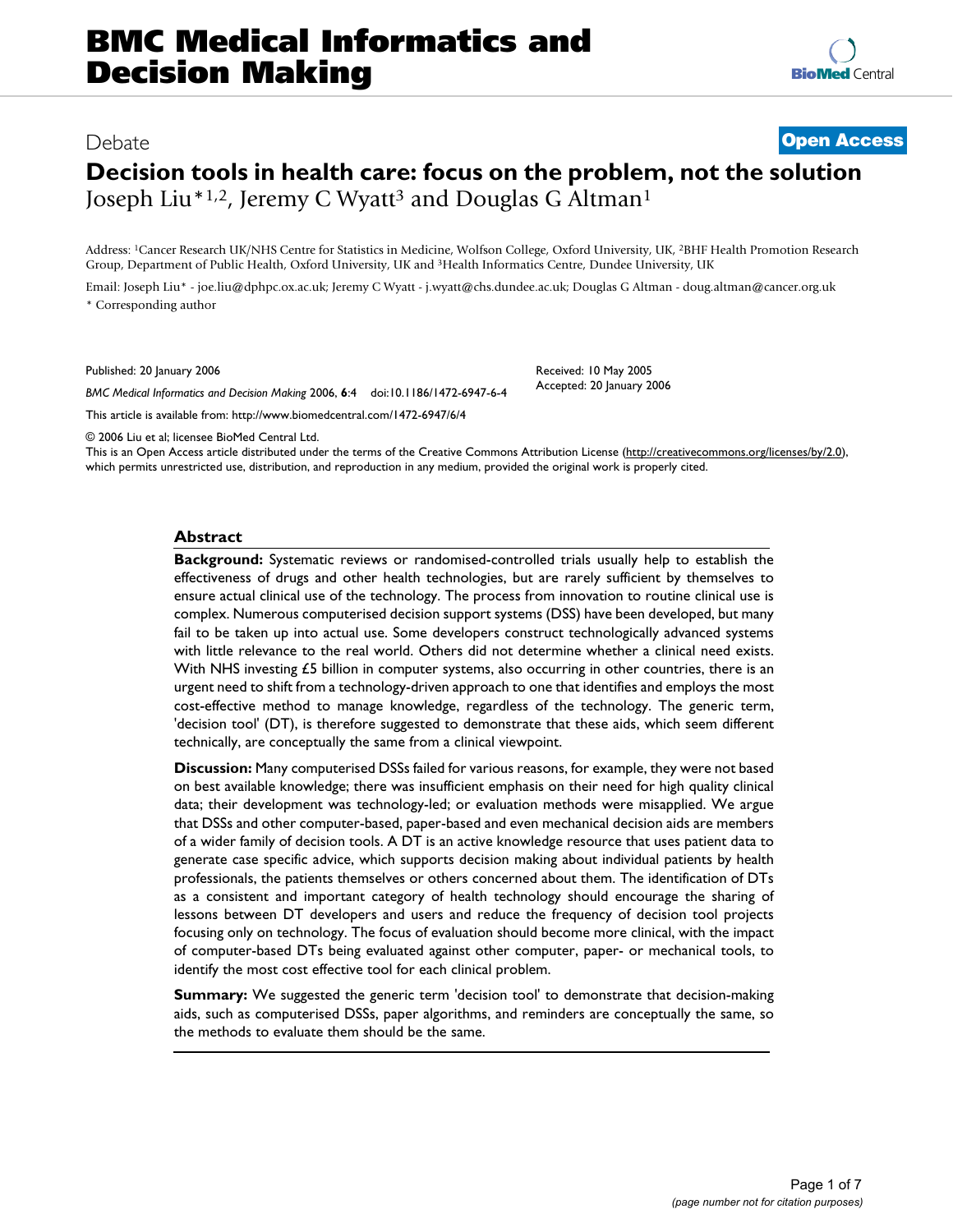### **Backgound**

### *Decision support systems as a potential tool to enhance the uptake of evidence*

Many problems facing health care systems today are not caused by lack of knowledge but by the gap between what we know and what we do in the face of staff shortages, economic pressures and rising public demand [1]. Systematic reviews or randomised-controlled trials of new health technologies published in prestigious journals are a linchpin of evidence based medicine and help to establish the effectiveness of drugs or procedures, but are rarely enough to ensure that the technology is actually used.

The process from innovation to routine clinical use is complex. For example, in cardiovascular disease prevention, despite the systematic reviews, evidence-based guidelines and decision tools (e.g. the Joint British Charts), there is continuing evidence to suggest that these approaches have not yet changed *actual* clinical practice[2,3]. The Leeds Acute Abdominal Pain system [4], which estimates patient-specific diagnostic probabilities and underwent extensive development and testing over decades, is scarcely used today. Many factors appear to influence the uptake of these systems, and the guidelines on which they are based[5]. For example, some health professionals are unaware of, or simply forget, guideline recommendations, while others fail to follow them because of patient choice or peer pressure.

Hundreds of computerised decision support systems (DSS) and other aids have been developed to assist patient management. In Garg et al's systematic review of controlled trials of DSSs, about two thirds of these are effective at narrowing knowledge gaps, improving decisions, clinical practice or patient outcomes [6], but many are not (e.g. computer-based guidelines on the management of angina and asthma[7]) Why did one third of the computerised DSSs that were sufficiently mature to be exposed to a randomised trial fail to influence clinical actions in Garg et al's systematic review [6]? Reasons why this might have happened include:

1. Failure of clinicians to use the DSS e.g. because they did not understand what it was for, the prevailing clinical culture was against it, their patients or peer group objected to it, it was too slow, or was not linked to the electronic patient record (EPR).

2. The DSS did not produce an effective output in time to influence their decision: e.g. the output was not available in time; they could not understand the output.

3. The output was not convincing enough to persuade the users to change their practice: e.g. the output showed poor accuracy, was badly worded, users had never before heard of this drug and required more details.

4. The output was available and was convincing enough to influence user decisions, but the user was unable to change their practice: e.g. the drug was too expensive to prescribe, there was adverse peer or patient pressure, the user was missing some vital information, equipment or skill that they needed before being able to enact their decision.

5. The performance of the clinicians was already optimal, given the circumstances and patient case mix.

Each of these potential reasons for failure needs to be considered carefully by DSS developers before they start work. This means that DSS developers need to start with the steps necessary to bring about the intended user actions or behaviour, not with the improvement of the quality of user decisions or the accuracy of the DSS itself. Those wishing to improve clinical practice and patient outcomes need to analyse the steps necessary to bring about the intended change and accept that, quite often, a DSS will not be the solution, as the long list of issues above demonstrates. We are thus advocating that the development of decision support systems need to shift from being technology led to problem led, and that a new mindset is needed to encourage this.

### **Discussion**

#### *Problems with current decision support systems*

Some developers seem to construct technologically advanced systems with little relevance to the real world, while others create DSSs without first determining whether a clinical need exists[8,9]. We believe that there should be a move away from this technology-driven approach to one that entails identifying and employing the most effective method to improve practice, regardless of whether education, a high-tech personal digital assistant or a low-tech paper reminder is used.

Computerised DSSs (also called 'decision aids' [10]) are fundamentally no different from paper algorithms, nomograms, reminders or other aids to clinical decision-making, because they all aim to improve the appropriateness of clinical decisions, actions and patient health outcomes. Despite the concerns expressed above, we believe that this is an important class of health technology for which a consistent nomenclature is needed. We therefore suggest a generic term, 'decision tool', to demonstrate that these decision-making aids, which may seem very different from a technical perspective, are conceptually the same from a health technology assessment viewpoint. Examples of decision tools that do improve clinical practice include reminders for doctors,[11,12] patient informa-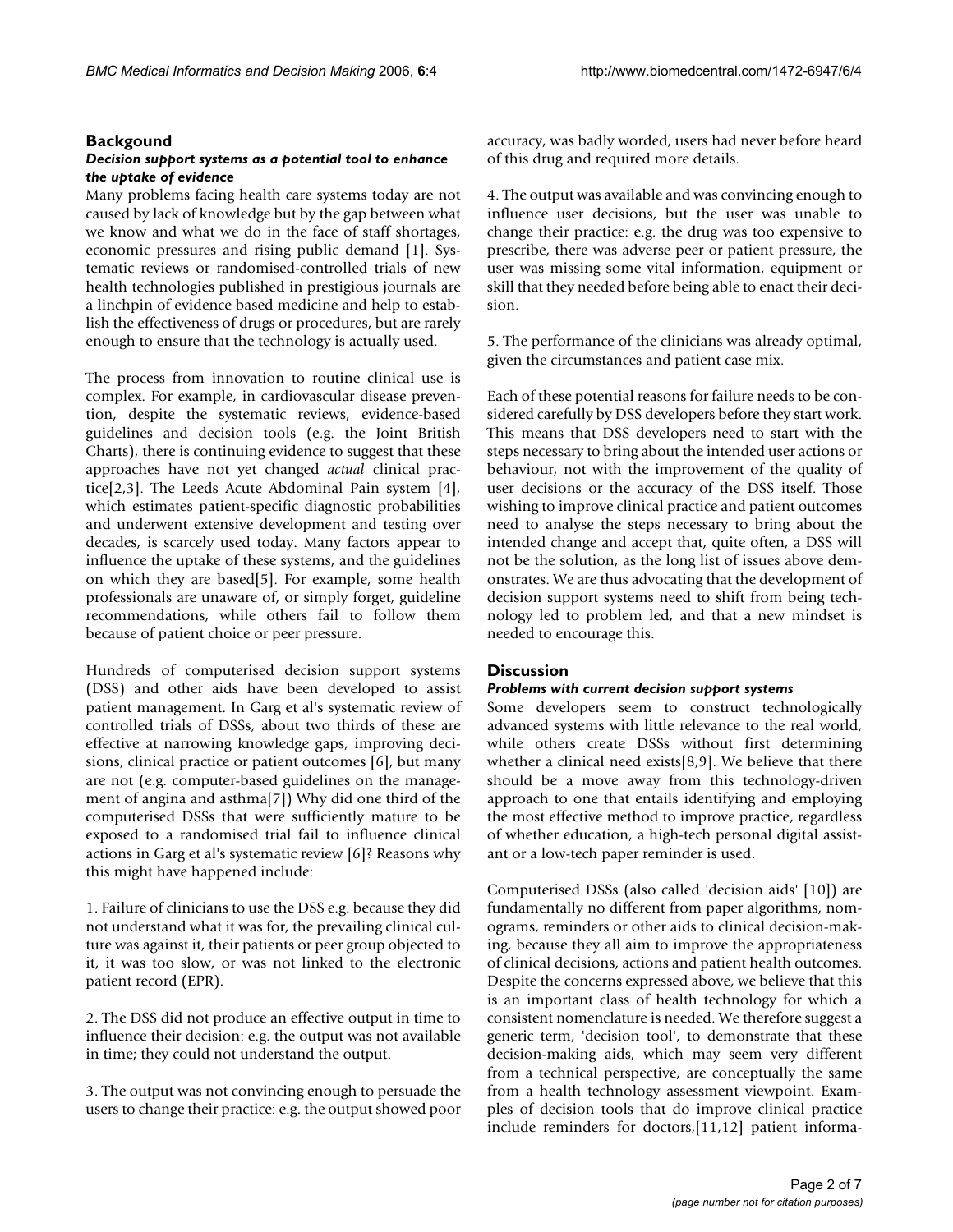

## Figure 1

The role of a decision tool in shared decisions. One possible typology of decision tools.

tion/support leaflets (e.g. O'Connor et al. [13]) and predictive scores (e.g. the paediatric logistic organ dysfunction (PELOD) score[14], the Ottawa ankle rules[15] and the Glasgow coma scale [16]). Computerbased reminder systems have been shown to be effective in increasing the use of preventive care in both inpatient and outpatient settings [6,12]. Some empirical evidence suggests that DSSs can have more impact than paperbased guidelines and checklists[17].

This article discusses problems with contemporary decision support systems and the need to adopt a decision tool 'mindset'. A formal definition of the term 'decision tool' and of their characteristics is given below.

Although good evidence exists for the clinical benefit of some DSSs, there are also numerous examples of failures and difficulties, for various reasons:

First, until recently, DSSs were rarely based on the best available knowledge. They should incorporate rigorous evidence, e.g. knowledge derived from well-designed, relevant studies or a large patient database.

Second, there has been insufficient emphasis on the need for the health professional or patient to capture high quality clinical data for the DSS.

Third, the development of DSSs has too often been technology-led. Their true role, of improving decisions and actions about individual patients, has frequently been ignored. A closely related issue is that the most appropriate method should be selected to overcome demonstrated barriers to change[5], avoiding what Gremy has termed the "idolatry of technology" by those working in medical informatics[18]. Some barriers require education or organisational change to abolish them, not a DSS at al $[17]$ .

Fourth, health technology assessment methods (such as studies on accuracy or impact, systematic reviews and economic analyses) have frequently been misapplied [18,19]. Correct application of these methods is necessary to evaluate their impact on clinical practice and their cost-effectiveness[20]. The cost-effectiveness of computer DSSs compared with paper-based decision tools has seldom been studied, and was missing from a recent large study on computerized reminders in US hospitals [12].

A fifth problem has been failure to address broader legal and ethical issues [21]. For example, health professionals using DSSs should always apply their own clinical judgement in the context of the patient and the encounter, and not unthinkingly follow its advice. The system should be designed to treat its user as a "learned intermediary" and not act as a black box[21,22].

A sixth problem is that developers and users of DSSs have too often failed to appreciate that effectiveness and costeffectiveness will vary according to the user and their context.

Finally, DSS developers will need to become more aware of regulatory issues. Although DSSs are currently exempt from regulation, unlike the closed loop systems that measure patient variables and automatically adjust a drug infusion device for example, this may change[23]. For example, the National Institute for Health and Clinical Excellence in England is currently piloting methods to test the clinical and cost effectiveness of DSS[24]. If this pilot becomes a permanent NICE work programme, it will act as a regulatory hurdle to the introduction of DSS into the UK National Health Service.

Some of the above failures follow from insufficient clinical and patient involvement, due partly to our failure to recognise the role of different kinds of DSSs and their underlying similarities. However, this position is likely to change as more DSSs are used and some cause, rather than prevent, medical errors.

### *Definition and characteristics of a decision tool*

We propose the following definition of a decision tool: *A 'decision tool' is an active knowledge resource that uses patient data to generate case-specific advice which support decision making about individual patients by health professionals, the patients themselves or others concerned about them*.

This definition is an updated and more general version of Wyatt and Spiegelhalter's 1991 definition of computer decision aids ("active knowledge systems which use two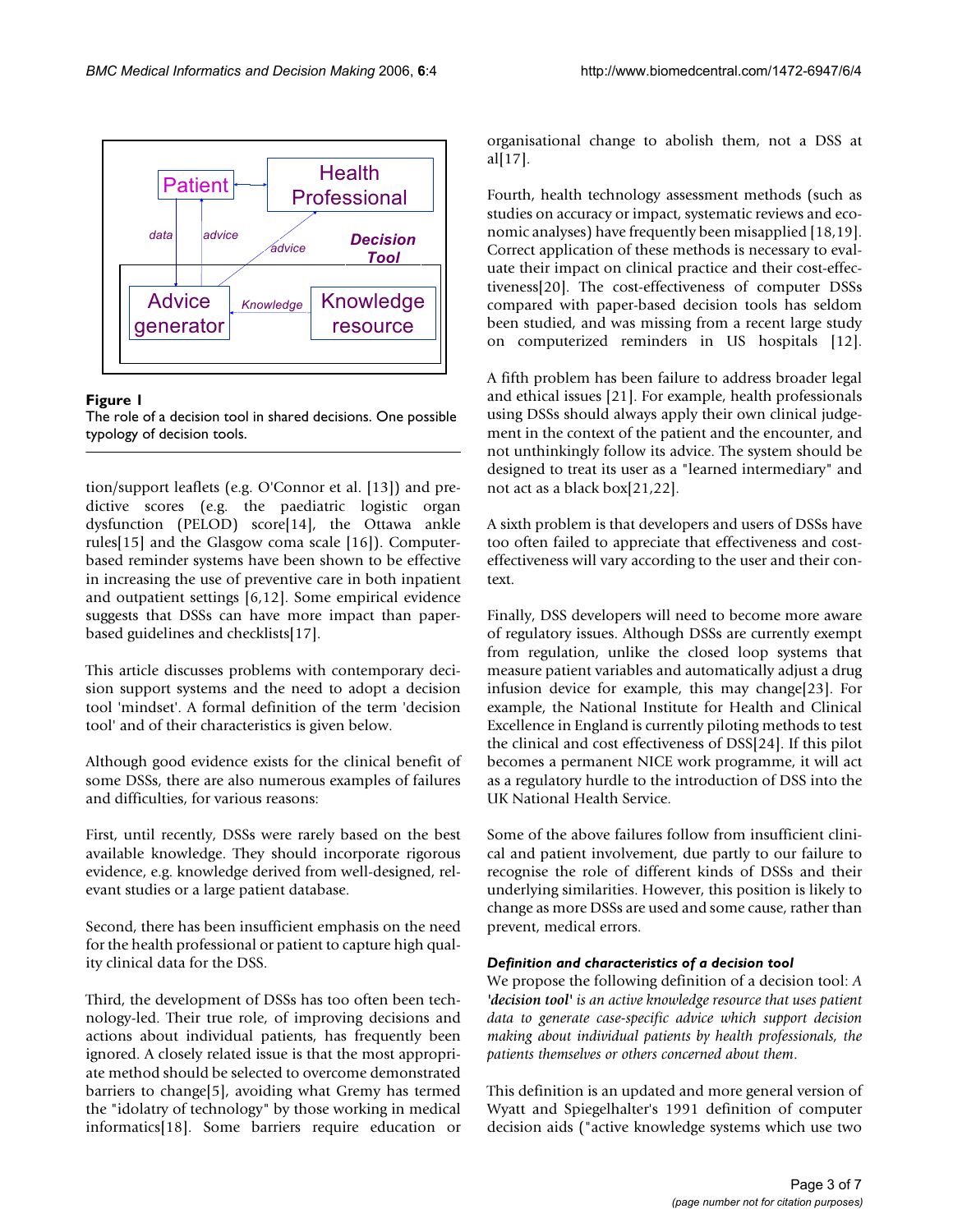|                                                                                                                                                                                                              | Characteristics of decision tools                                                   |                                                                     |                                                                                                                  |                                                                                                    |
|--------------------------------------------------------------------------------------------------------------------------------------------------------------------------------------------------------------|-------------------------------------------------------------------------------------|---------------------------------------------------------------------|------------------------------------------------------------------------------------------------------------------|----------------------------------------------------------------------------------------------------|
| Tool                                                                                                                                                                                                         | User Designed to aid<br>clinical decisions by<br>health professional or<br>patient? | Target decision<br>Decisions about a<br>real individual<br>patient? | Knowledge component<br>Does tool use<br>knowledge to assist<br>interpretation or aid<br>clinical decision making | Timing Is tool used<br>before health<br>professional or patient<br>makes the relevant<br>decision? |
| I. Computerized reminder system for                                                                                                                                                                          | Yes                                                                                 | Yes                                                                 | Yes                                                                                                              | Yes                                                                                                |
| preventive care (e.g. Dexter et al [12])<br>2. Paper reminder to check for sign X,<br>take into account symptom Y or take<br>action Z when seeing a patient (e.g.<br>Bryce et al [26] and Eccles et al [11]) | Yes                                                                                 | Yes                                                                 | Yes                                                                                                              | Yes                                                                                                |
| 3. Care pathway (e.g. Holtzman et al [27])                                                                                                                                                                   | Yes                                                                                 | Yes                                                                 | Yes                                                                                                              | Yes                                                                                                |
| 4. Tool to enhance shared decision<br>making [28]                                                                                                                                                            | Yes                                                                                 | Yes                                                                 | Yes                                                                                                              | Yes                                                                                                |
| 5. Computerised patient interviewing<br>(checklist for patient to complete, after<br>which the data are presented to the doctor<br>in summary form (e.g. Lilford et al [29])                                 | Yes                                                                                 | Yes                                                                 | Yes                                                                                                              | Yes                                                                                                |
| 6. Sheet for doctor giving definitions of<br>clinical findings in acute abdominal<br>pain or advice on how to elicit them                                                                                    | Yes                                                                                 | Yes                                                                 | Yes                                                                                                              | Yes                                                                                                |
| 7. Nomograms                                                                                                                                                                                                 | Yes                                                                                 | Yes                                                                 | Yes                                                                                                              | Yes                                                                                                |
| 8. Joint British Societies coronary risk<br>prediction charts [2]                                                                                                                                            | Yes                                                                                 | Yes                                                                 | Yes                                                                                                              | Yes                                                                                                |
| 9. Telemedicine system [30]                                                                                                                                                                                  | Yes                                                                                 | Yes                                                                 | Yes                                                                                                              | Yes                                                                                                |
| 10. Information leaflet for patient with<br>acute abdominal pain                                                                                                                                             | Yes                                                                                 | Yes                                                                 | Yes                                                                                                              | Yes                                                                                                |
| 11. Sheet summarising results of special<br>investigations with advice on interpreting<br>results                                                                                                            | Yes                                                                                 | Yes                                                                 | Yes                                                                                                              | Yes                                                                                                |
| 12. Distance learning material used<br>away from patients (e.g. in a course, or<br>self-study) (see examples in Davis et al<br>[31]                                                                          | Yes                                                                                 | No                                                                  | Yes                                                                                                              | No                                                                                                 |
| 13. Monthly performance feedback report<br>(i.e. giving doctors feedback about their<br>performance on previous groups of patients)                                                                          | Yes                                                                                 | No                                                                  | No                                                                                                               | Yes                                                                                                |
| 14. Computer simulator to help<br>doctors develop their diagnostic skills<br>(e.g. Hoffer & Barnett [32])                                                                                                    | Yes                                                                                 | No                                                                  | Yes                                                                                                              | Yes                                                                                                |
| 15. Imaging investigation, e.g.<br>ultrasonography, computed tomography                                                                                                                                      | Yes                                                                                 | Yes                                                                 | No                                                                                                               | Yes                                                                                                |
| 16. Laboratory test, e.g. white cell<br>count, C-reactive protein                                                                                                                                            | Yes                                                                                 | Yes                                                                 | No                                                                                                               | Yes                                                                                                |
| 17. Audit on clinical activities in a GP surgery                                                                                                                                                             | No                                                                                  | No                                                                  | No                                                                                                               | No                                                                                                 |

**Table 1: Assessment of a variety of aids to clinical decisions by decision tool criteria**

or more items of patient data to generate case-specific advice")[20]. Figure 1 illustrates the generic role of a decision tool in the clinical consultation process and the flow of information between the patient, doctor and decision tool. The arrows in the figure represent pathways that information can take to and from the tool, doctor, patient, and diagnostic equipment.

In our model, decision tools have four important characteristics that can be readily transformed into criteria (Table 1):

*i) The target decision maker: the tool is designed to aid a clinical decision by a health professional and/or patient*

This characteristic highlights the importance of shared decision-making between health professionals and patients. Decision aids for health professionals and patients are both included. If the patient is unable to make an informed decision (e.g. a child or someone in a coma), then a carer or relative familiar with his or her condition is an appropriate proxy.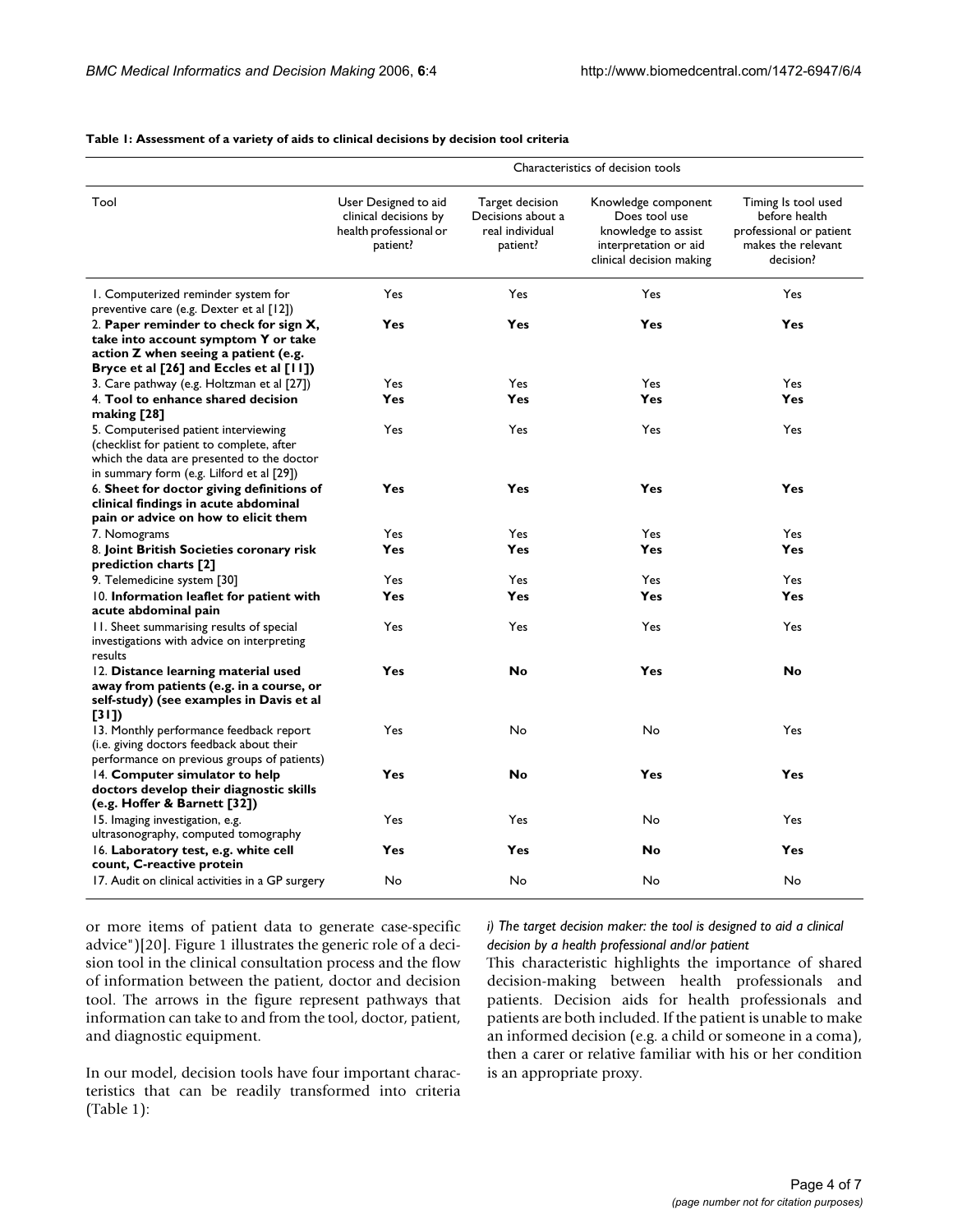



*ii) The target decision: the decisions concern an individual patient* The focus is on decisions about an identified individual patient, rather than on groups of patients (e.g. to support health policy) or on hypothetical patients (e.g. for teaching purposes).

# *iii) The knowledge component: the tool uses patient data and knowledge to generate an interpretation that aids clinical decisionmaking*

A decision tool must contain some embedded knowledge to help a health professional or patient use patient data to generate an interpretation or aid to decision-making. Examples include: explicit advice, such as a printed recommendation for a course of action; interpretation, such as an asterisk meaning "this result is abnormal" or a predicted probability of death for an ICU patient; and reminders or alerts, such as "This patient is allergic to penicillin."

# *iv*) Timing: the tool is used before the health professional or patient *takes the relevant decision*

A tool used retrospectively, after the relevant decision has been finally taken, is excluded. However, tools that interpret patient data such as a test result after a clinical encounter can still be classified as decision tools if their output is used to inform a later decision, for example to help the patient manage their own disease at home or during the next clinical encounter.

# *Possible objections to the label "Decision tool"*

Our proposed term, decision tool, includes the classical computer based decision support systems. Those developing DSSs might reject our blanket category, claiming significant differences between subclasses of these systems (e.g. how a specific tool works or is developed), in the same way that a chemist will recognise molecular differences between the individual drugs that form a single therapeutic class. However, from certain clinical and health policy perspectives, such differences are often irrelevant, as is often the case with drugs from the same therapeutic class.

We also disagree with some technologists[25] and believe there is essentially no difference between the methods used to evaluate a new drug or a new decision tool. While qualitative methods are necessary to help elucidate barriers to change, requirements for a decision tool or reasons for failure, there is no alternative to rigorous study designs such as the randomised controlled trial to reliably quantify a tool's impact on clinical decisions, actions or patient outcomes. Systematic reviews demonstrate the feasibility of conducting RCTs, for example Garg et al found one hundred RCTs of computer based DSS [6].

# *Examples of decision tools*

Table 1 provides examples of tools with and without the above characteristics. A care pathway (Example 3) is a preprinted record designed to aid health professionals in recording data and interpreting them as well as in making decisions (fulfilling characteristics 1 and 4) about an individual patient (characteristic 2). It is a knowledge resource for health professionals that enables them to actively use patient data to make decisions (characteristic 3). Clearly, care pathways are decision tools.

Some examples of aids that are not decision tools include distance learning material used away from patients (Example 12) and imaging investigations/laboratory tests (Examples 15 and 16), which are not knowledge resources (characteristic 3). However, an algorithm or other tool to support interpretation of the results of such tests is a decision tool. For example, a sheet summarising test results would be included if it included knowledge on how to interpret the results and obtain predictions that inform patient management. Some examples depend on the user and current task. For example, a computer-based simulator used to help physicians develop their diagnostic skills would not be a decision tool if the data they enter are not about a patient they are managing (Example 14). However, it is a decision tool if they enter data about a real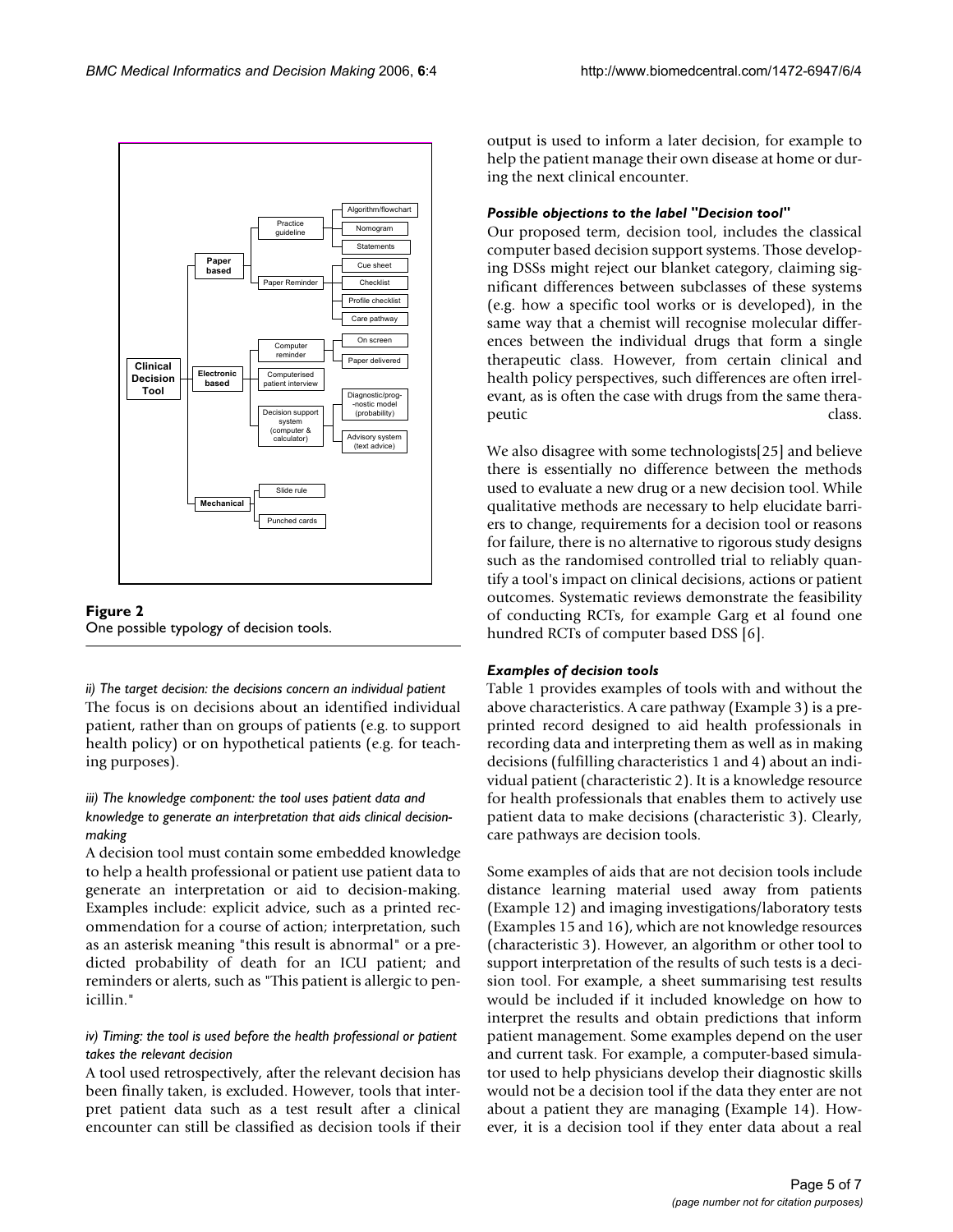**Table 2: The contrast between the "old think" of many DSS projects and the "new think" that considers decision tools as a potential technology to help get evidence into practice.**

| Old think                                                                              | <b>New think</b>                                                                                   |  |  |
|----------------------------------------------------------------------------------------|----------------------------------------------------------------------------------------------------|--|--|
| Complex computerised decision support system that demands respect<br>and understanding | A discrete decision tool with the complexity concealed within a simple<br>functional exterior      |  |  |
| Hard technical problems are the main focus                                             | Hard knowledge management problems are the main focus                                              |  |  |
| Evaluation should focus on the DSS                                                     | Evaluation should focus on the knowledge problems                                                  |  |  |
| The technology dominates the project                                                   | The problem dominates the project                                                                  |  |  |
| Select problems that DSS can address                                                   | Focus on a knowledge problem and match the solution to this – ignoring<br>DSS if need be           |  |  |
| Improved decisions are the end point                                                   | Getting evidence into practice is the end point                                                    |  |  |
| The important distinctions are between DSS reasoning methods                           | The important distinctions are between different knowledge<br>management problems and their causes |  |  |

patient. An audit of a GP surgery's clinical activities fails to have any of the characteristics and is not a decision tool (Example 17). The typology in Figure 2 shows one way to visualise the diversity of decision tools.

#### *Recommendations*

We have argued that DSSs and other computer-based, paper-based and even mechanical clinical decision aids are members of a wider family that we call decision tools. By viewing decision tools as a group their role in health care becomes clearer, which should encourage clinical involvement in developing such tools and evaluating their impact on clinical practice. The excessive emphasis on technology to date has probably resulted from lack of balance in the involvement of clinicians and informatics experts or computer scientists, some of whom did not appreciate the crucial need for input from clinicians and epidemiologists in the development and testing of these tools. Equally, it is likely that most clinicians do not appreciate the potential of these tools as a crucial step in helping implement the evidence form rigorous studies. The identification of decision tools as a coherent and important category of health technology should encourage the involvement of clinicians and sharing of lessons between decision tool developers and users, reduce the frequency of decision tool projects focusing only on technologies, and reduce silo thinking by those in both clinical and informatics disciplines.

We believe that the focus of evaluation should thus become more clinical. For tools that are designed to help improve clinical practice – as opposed to exploring some technical issue – it is not sufficient to evaluate the accuracy of the tool compared with routine clinical practice or a gold standard[20]. Rather, its impact should be evaluated against other computer, paper- or even mechanical tools, in order to identify the most cost-effective tool for each clinical problem. It is unlikely that the most cost-effective option will always be computer-based.

How should adoption of this decision tool mindset be encouraged? Authors and editors could be encouraged to use the term in titles and abstracts. We propose the inclusion of 'decision tool' as a new Medical Subject Heading (MeSH) term to aid the identification of empirical studies for clinical and research purposes. A joint clinician and decision tool developers' network could be established, with an infrastructure including e-mail lists, web support materials, conferences and a co-ordinating resource centre. Finally, a case can be made for multidisciplinary R&D programmes on decision tools, jointly supported by clinical and informatics funding bodies. Table 2 illustrates our viewpoint by contrasting the "old think" of many DSS projects with the approach that makes sense for those who wish to consider using decision tools as a promising technology to help get evidence into practice.

### **Summary**

Some developers of DSSs have constructed technologically advanced systems with little relevance to the real world, while others created DSSs without first determining whether a clinical need exists. Computerised DSSs are fundamentally no different from paper algorithms, nomograms, reminders or other aids to clinical decision-making, because they all aim to improve the appropriateness of clinical actions and patient health outcomes. We therefore suggest the generic term, 'decision tool', to demonstrate that these decision-making aids, which may seem very different from a technical perspective, are conceptually the same from a clinical viewpoint. A decision tool is an active knowledge resource that uses patient data to generate case specific advice, which support decision making about individual patients by health professionals, the patients themselves or others concerned about them. The